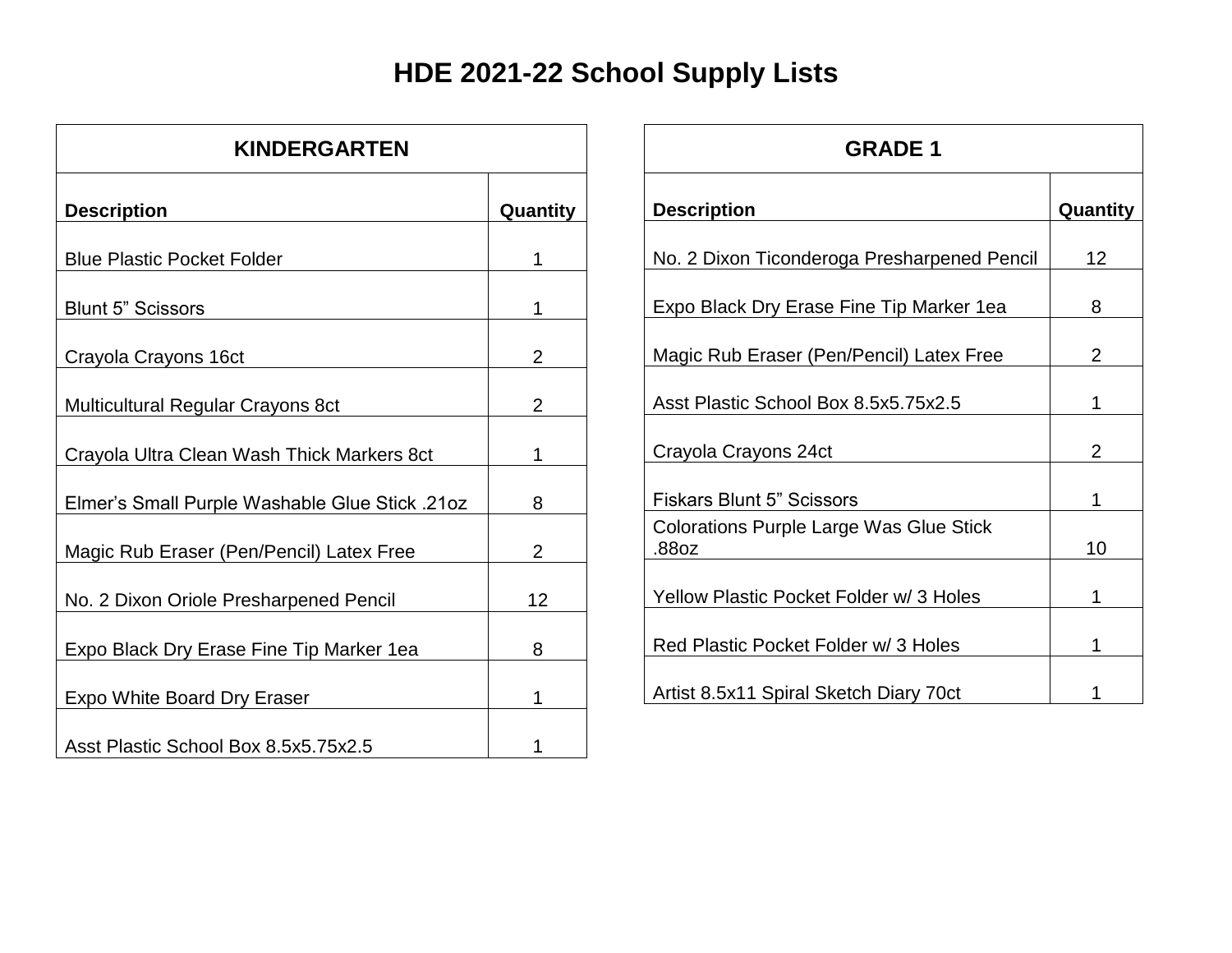## **HDE 2021-22 School Supply Lists**

| <b>GRADE 2</b>                           |          |
|------------------------------------------|----------|
| <b>Description</b>                       | Quantity |
| No. 2 Dixon Oriole Presharpened Pencil   | 12       |
| Expo Black Dry Erase Fine Tip Marker 1ea | 4        |
| 11x7.25 Asst Vinyl Pencil Bag No Holes   | 1        |
| Wide Ruled Black Marble Comp Book 100ct  | 2        |
| <b>Blue Pocket Only Folder</b>           | 1        |
| <b>Red Pocket Only Folder</b>            | 1        |
| <b>White Pocket Only Folder</b>          | 1        |
| <b>Yellow Pocket Only Folder</b>         | 1        |
| <b>Purple Pocket Only Folder</b>         | 1        |
| <b>Fluorescent Yellow Highlighter</b>    | 1        |
| Pink Bevel Eraser (Latex Free)           | 2        |
| Crayola Crayons 24ct                     | 2        |
| Elmer's Washable Purple Glue Stick .77oz | 5        |
| Sharp 5" Scissors                        | 1        |
| 5" Felt Dry Eraser                       | 1        |

| <b>GRADE 3</b>                                      |                |  |
|-----------------------------------------------------|----------------|--|
| <b>Description</b>                                  | Quantity       |  |
| Low Odor Black Chisel Tip Dry Erase Marker          | 5              |  |
| 1 Subject Wide Ruled Spiral Non-Perf Blue 70ct      | 1              |  |
| 1 Subject Wide Ruled Spiral Non-Perf Black 70ct     | 1              |  |
| 1 Subject Wide Ruled Spiral Non-Perf Red 70ct       | 1              |  |
| Crayola Wash Thin Tip Classic Markers 8ct           | 1              |  |
| 11x7.25 Asst Vinyl Pencil Bag No Holes              | 1              |  |
| Pink Bevel Eraser (Latex Free)                      | $\overline{2}$ |  |
| No. 2 Dixon Ticonderoga Presharpened Pencil         | 36             |  |
| Wide Ruled Black Marble Comp Book 100ct             | $\overline{2}$ |  |
| Elmer's Small Washable (6 gram) Blue Stick<br>.21oz | 5              |  |
| <b>Fluorescent Yellow Highlighter</b>               | $\overline{2}$ |  |
| <b>Blue Pocket Only Folder</b>                      | 1              |  |
| <b>Red Pocket Only Folder</b>                       | 1              |  |
| <b>Yellow Pocket Only Folder</b>                    | 1              |  |
| <b>Black Pocket Only Folder</b>                     | 1              |  |
| <b>Blunt 5" Scissors</b>                            | 1              |  |
| Crayola 7" Colored Presharpened Pencils 12ct        | 1              |  |